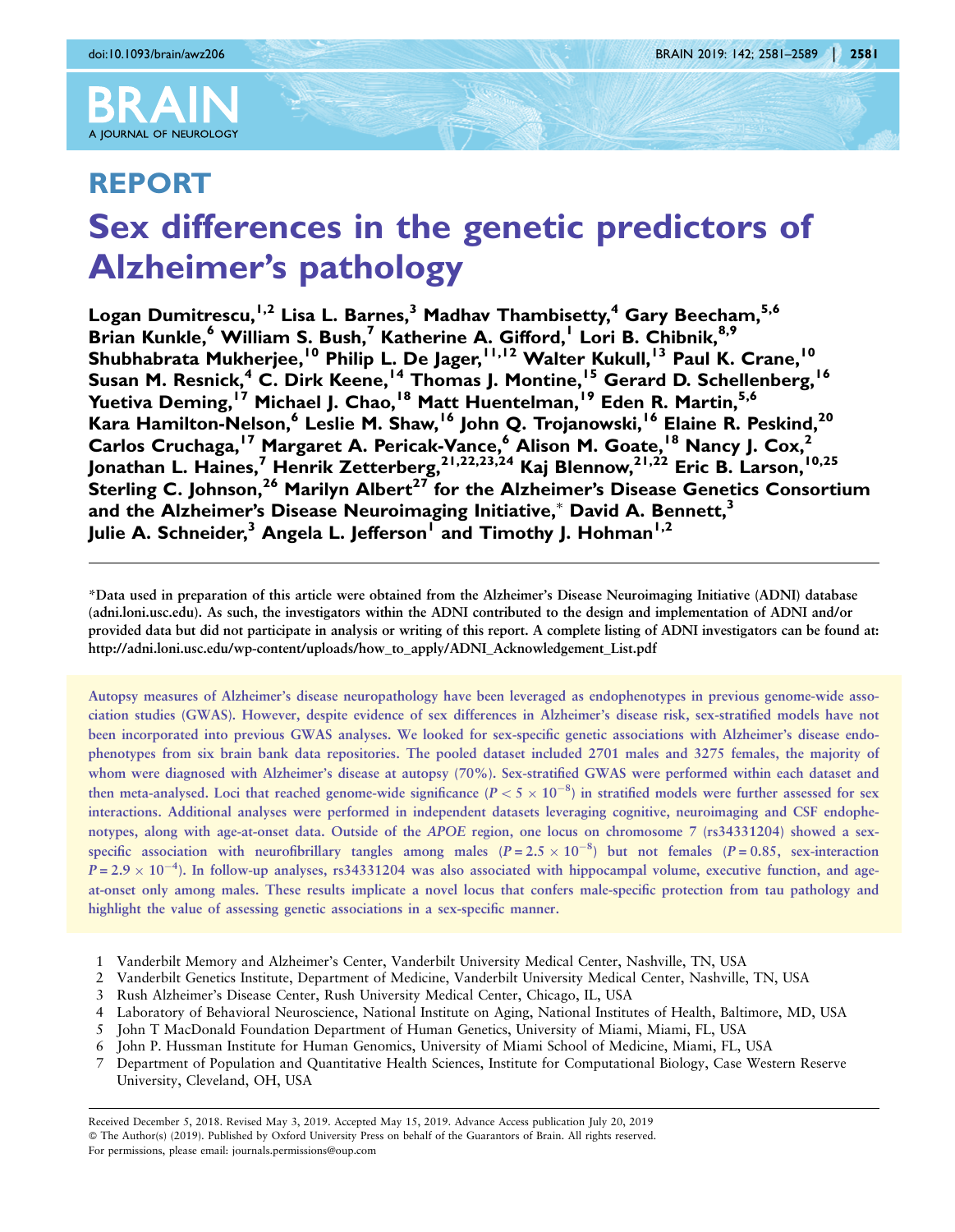#### 2582 | BRAIN 2019: 142; 2581–2589 L. Dumitrescu et al.

- 8 Department of Epidemiology, Harvard T.H. Chan School of Public Health, Boston, MA, USA
- 9 Channing Division of Network Medicine, Brigham and Women's Hospital, Boston, MA, USA
- 10 Department of Medicine, University of Washington, Seattle, WA, USA
- 11 Center for Translational and Computational Neuroimmunology, Department of Neurology, Columbia University Medical Center, New York, NY, USA
- 12 Cell Circuits Program, Broad Institute, Cambridge MA, USA
- 13 Department of Epidemiology, School of Public Health, University of Washington, Seattle, WA, USA
- 14 Department of Pathology, University of Washington, Seattle, WA, USA
- 15 Department of Pathology, Stanford University, Stanford, CA, USA
- 16 Department of Pathology and Laboratory Medicine, Perelman School of Medicine, University of Pennsylvania, Philadelphia, PA, USA
- 17 Department of Psychiatry, Washington University School of Medicine, St. Louis, MO, USA
- 18 Ronald M Loeb Center for Alzheimer's Disease, Department of Neuroscience, Icahn School of Medicine at Mount Sinai, New York, NY, USA
- 19 Neurogenomics Division, Translational Genomics Research Institute, Phoenix, AZ, USA
- 20 Department of Psychiatry and Behavioral Sciences, University of Washington, Seattle, WA, USA
- 21 Department of Psychiatry and Neurochemistry, Institute of Neuroscience and Physiology, The Sahlgrenska Academy at University of Gothenburg, Mölndal, Sweden
- 22 Clinical Neurochemistry Laboratory, Sahlgrenska University Hospital, Mölndal, Sweden
- 23 Department of Neurodegenerative Disease, UCL Institute of Neurology, Queen Square, London, UK
- 24 UK Dementia Research Institute at UCL, London, UK
- 25 Kaiser Permanente Washington Health Research Institute, Seattle, WA, USA
- 26 Alzheimer's Disease Research Center, University of Wisconsin School of Medicine and Public Health, Madison, WI, USA
- 27 Department of Neurology, the Johns Hopkins University School of Medicine, Baltimore, MD

Correspondence to: Timothy J Hohman, PhD

Vanderbilt Memory and Alzheimer's Center,

Vanderbilt University Medical Center,

1207 17th Avenue S, Nashville, TN 37212,

USA

E-mail: Timothy.J.Hohman@vumc.org

Keywords: Alzheimer's disease; neuropathology; beta-amyloid; tau; genome-wide association study

Abbreviations:  $eQTL$  = expression quantitative trait locus; GWAS = genome-wide association studies; NFT = neurofibrillary tangles

# Introduction

Two-thirds of Alzheimer's disease cases are female [\(Mielke](#page-7-0) et al.[, 2014; Mazure and Swendsen, 2016\)](#page-7-0) and emerging evidence has highlighted notable sex differences in Alzheimer's disease risk [\(Altmann](#page-7-0) et al., 2014; Neu [et al.](#page-7-0), [2017](#page-7-0); [Buckley](#page-7-0) et al., 2018), presentation ([Barnes](#page-7-0) et al., [2005](#page-7-0); [Apostolova](#page-7-0) et al., 2006; Hua et al.[, 2010;](#page-7-0) [Hohman](#page-7-0) et al., 2018), and progression ([Barnes](#page-7-0) et al., [2005](#page-7-0); Koran et al.[, 2017](#page-7-0)). Notably, the apolipoprotein E (APOE) gene, which is the strongest genetic risk factor for Alzheimer's disease shows a stronger association among females compared to males, particularly between ages 65 and 75 years (Neu et al.[, 2017\)](#page-7-0). Despite growing evidence of sex differences in the genetic drivers of Alzheimer's disease [\(Deming](#page-7-0) et al., 2018), limited work has systematically explored sex-specific genetic associations with Alzheimer's disease neuropathology across the genome.

Autopsy measures of neuropathology, including the Consortium to Establish a Registry for Alzheimer's disease

(CERAD) neuritic plaque staging and Braak neurofibrillary tangle staging, have been leveraged in previous genomewide association studies (GWAS) to identify novel genetic loci for Alzheimer's disease ([Beecham](#page-7-0) et al., 2014). These endophenotypes provide an invaluable opportunity to better understand the underlying disease process by providing biological measures that are more proximal to gene function. Moreover, these metrics provide ideal outcomes for sex-specific analyses because identified associations will highlight points along the disease cascade where sex differences emerge.

This study leverages six autopsy cohorts to assess sexspecific genetic associations with Alzheimer's disease neuropathology. First, we perform a sex-stratified GWAS in 5976 participants with autopsy measures of plaques and tangles. Second, we validate observed sex-specific associations leveraging complementary biomarker data from independent datasets. Our central hypothesis is that certain genetic factors act in a sex-specific manner to drive the neuropathological presentation of Alzheimer's disease.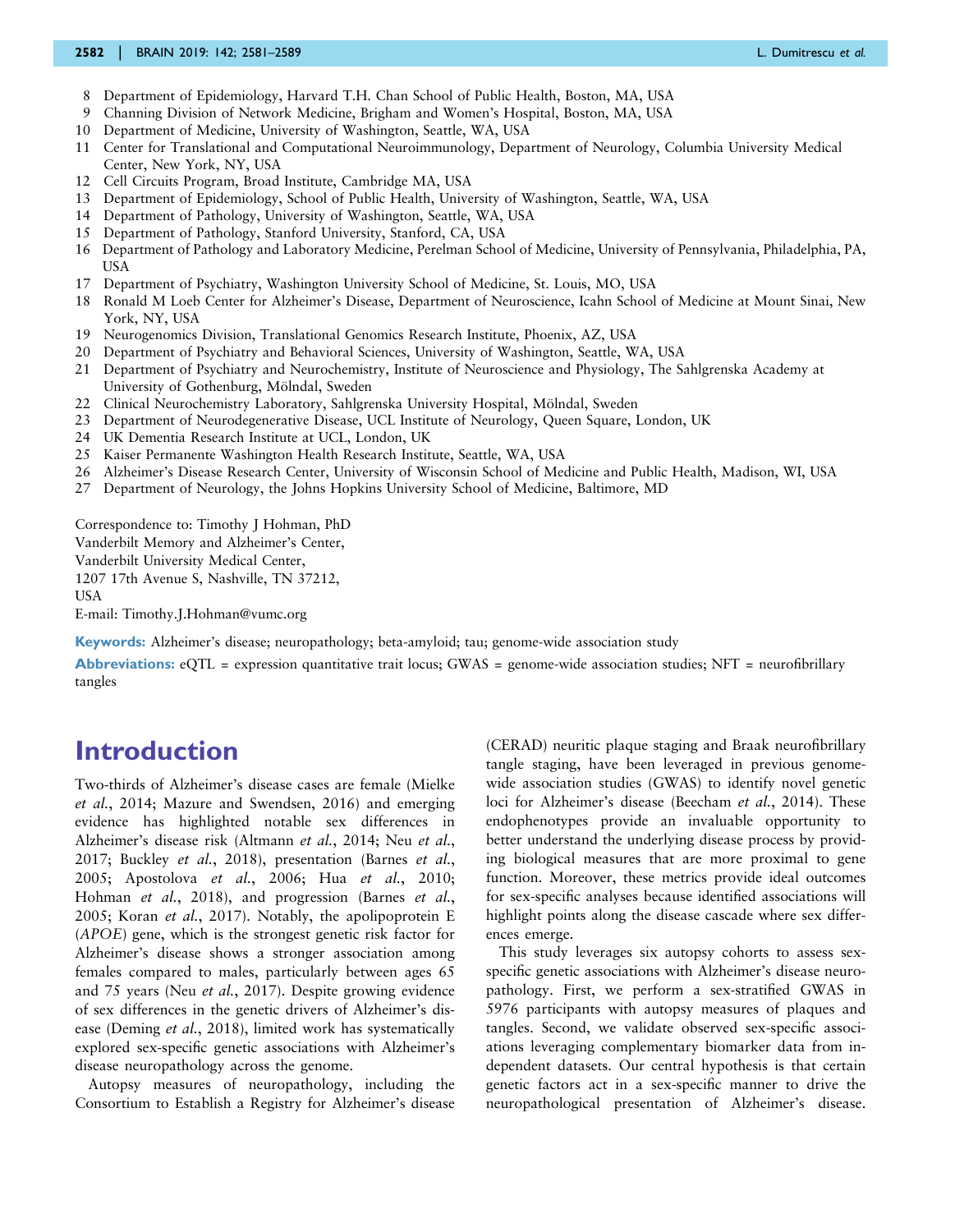The identification of sex-specific effects will advance our understanding of the genetic architecture of Alzheimer's disease.

# Materials and methods

#### **Participants**

Data were drawn from a previous GWAS [\(Beecham](#page-7-0) et al., [2014](#page-7-0)), which provided detailed descriptions of the following six well-characterized autopsy cohorts: the National Institute on Aging Late-Onset Alzheimer's Disease Family Study (LOAD), Mayo Clinic (Mayo), the Adult Changes in Thought (ACT) study, the National Alzheimer's Coordinating Center (NACC), the Religious Orders Study and Rush Memory and Aging Project (ROS/MAP), and the Translational Genomics Research Institute (TGEN). All participants agreed to brain donation and were evaluated at each site. Alzheimer's disease diagnoses were made through consensus criteria excluding participants with a documented history of stroke, substantial cerebrovascular disease, if they met criteria for another dementia/aphasia, or with an active neurological disease or medication/medical co-morbidity that may impact cognition [\(McKhann](#page-7-0) et al., 1984, [2011](#page-7-0)). All neuropathological data were reviewed and harmonized by a single neuropathologist.

#### Quantification of neuropathology outcomes

Autopsy measures of neurofibrillary tangles (Braak staging) and neuritic plaques (CERAD score) were collected and harmonized previously ([Beecham](#page-7-0) et al., 2014). Thal stage was not collected or included in our staging definitions. Both measures were analysed as binary outcomes. Binary neuritic plaque status was defined based on established neuropathological criteria for Alzheimer's disease ([Hyman](#page-7-0) et al., 2012) whereby a CERAD score of 'none' or 'sparse' was considered 'neuritic plaque negative', and 'moderate' or 'frequent' was considered 'neuritic plaque positive'. Similarly, the binary neurofibrillary tangles (NFT) status was defined whereby Braak stages 0/I/II were considered 'NFT negative' and stages III/IV/V/VI were considered 'NFT positive' ([Hyman](#page-7-0) et al., 2012).

#### Genotyping and quality control

Genome-wide genotyping was carried out by each study on a variety of platforms. All participants were of European descent, and all genotype data were processed using the same imputation and standard quality control protocols (Supplementary material).

#### Statistical analyses

Descriptive statistics were quantified in R v3.3.1 (https://www. r-project.org/). Sex-stratified analyses of NFT and neuritic plaques were performed using logistic regression in PLINK (https://www.cog-genomics.org/plink/1.9). Analyses were carried out within each cohort, used additive coding, and covaried for age at death. Fixed-effects meta-analysis was

performed using GWAMA (http://www.geenivaramu.ee/en/ tools/gwama) (Mägi and Morris, 2010). Meta-analysis results were limited to SNPs (single nucleotide polymorphisms) that were genotyped or imputed, passed quality control, and were polymorphic in at least three of the six cohorts. Statistical significance was set at the standard GWAS level  $(\alpha = 5 \times 10^{-8})$ . All significant sex-stratified effects were assessed for sex  $\times$  SNP interactions. Miami plots were generated using EasyStrata v16.0 [\(Winkler](#page-8-0) et al., 2014). Genomic inflation factors for the GWAS analyses ranged from  $\lambda = 0.99 - 1.04$ (Supplementary Fig. 1). SNP annotation was performed using ANNOVAR (v2018Apr16). Forest plots were generated using the R package Metafor.

Six haplotype tagging SNPs were used to test for associations between the MAPT locus and NFT positivity. Tags included the H1 haplotype (rs8070723) and H1 sub-haplotypes (rs1467967, rs242557, rs3785883, rs2471738, and rs7521) ([Pittman](#page-7-0) et al., 2005; Höglinger et al.[, 2011\)](#page-7-0).

### Analysis of Alzheimer's disease endophenotypes

SNPs with sex-specific associations were further assessed for correlation with relevant Alzheimer's disease endophenotypes using linear regression in R, co-varying for baseline age. Hippocampal volumes were normalized by intracranial volume using established procedures [\(Voevodskaya](#page-8-0) et al., 2014). Finally, putative SNPs were also evaluated in sex-specific associations with age-at-onset using data from a previously published survival analysis of Alzheimer's disease ([Huang](#page-7-0) et al., [2017\)](#page-7-0). See Supplementary material for additional details.

#### Expression quantitative trait analysis

SNPs that showed a sex-specific association were further assessed for expression quantitative trait locus (eQTL) associations using data from Braineac (http://caprica.genetics.kcl.ac. uk/BRAINEAC/). Correction for multiple comparisons was completed using the false discovery rate (FDR) procedure.

Significant eQTL genes were further assessed for sex-specific associations with Alzheimer's disease neuropathology leveraging prefrontal cortex gene expression data from ROS/MAP participants at autopsy (Supplementary material).

## **Results**

A total of 2701 males and 3275 females across six independent autopsy datasets were analysed. In general, females were older than males (males:  $79 \pm 9$  years, females:  $81 \pm 9$  years,  $P < 0.001$ ) and were more frequently Alzheimer's disease cases (males: 68%, females: 71%,  $P = 0.02$ ), APOE  $\varepsilon$ 4 carriers (males: 49%, females: 46%,  $P = 0.03$ ), and neuritic plaque- and NFT-positive individuals (males: 72% and 77%, females: 76% and 85%,  $P$ -values  $< 0.01$ ) than males. Participant characteristics by cohort are presented in Supplementary Table 1.

In the sex-stratified GWAS analysis of NFT, one intergenic SNP on chr7p21.1 (rs34331204; [Fig. 1](#page-3-0) and Supplementary Fig. 2) outside of the APOE locus reached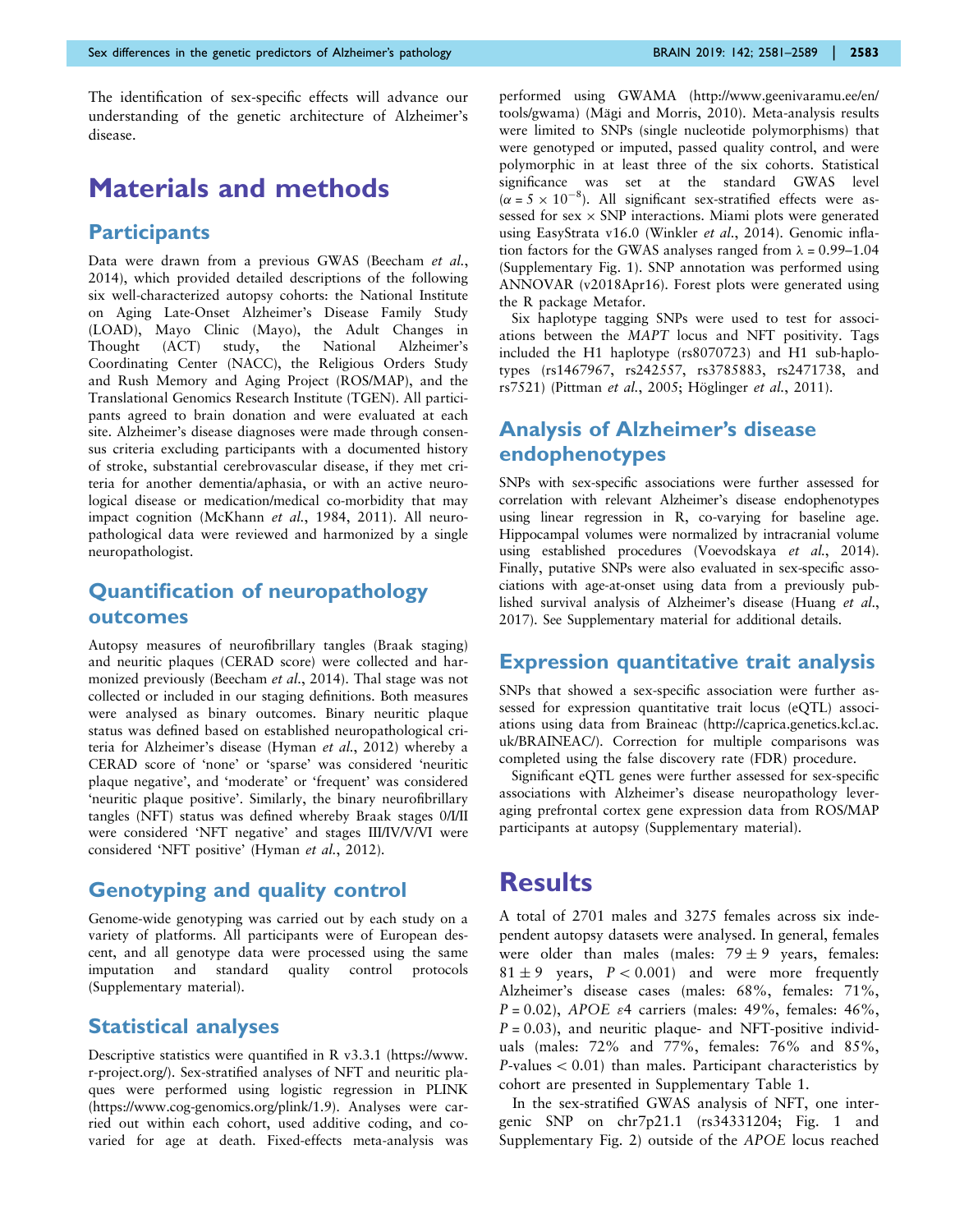<span id="page-3-0"></span>

Figure 1 Sex-stratified genome-wide association results for tangle positivity. (A) Miami plot illustrating neurofibrillary tangle positivity genome-wide association results stratified by males and females. Male findings are plotted in blue and grey on the top and female results are plotted in pink and grey at the bottom. The red lines represent the genome-wide threshold for statistical significance ( $P < 5 \times 10^{-8}$ ). Regional association plots for the rs34331204 association with neurofibrillary tangle positivity within (B) males and (C) females.

genome-wide significance in males ( $\beta = -0.720$ ;  $P = 2.48 \times$  $(10^{-8})$  but not in females  $(\beta = -0.027; P = 0.85)$ . Furthermore, rs34331204 showed an interaction with sex on NFT ( $\beta = 0.71$ ;  $P = 2.93 \times 10^{-4}$ ), whereby the minor allele C (MAF =  $0.07$ ) was associated with a lower risk of NFT positivity in males [\(Fig. 2](#page-4-0)). It is notable that this association did not meet genome-wide significance in the previously published GWAS that did not incorporate sexstratified models ( $\beta$  = -0.39; P = 2.63  $\times$  10<sup>-5</sup>). Additional models using different Braak staging cut-off points are presented in Supplementary Figs 3–6.

No associations reached genome-wide significance in the sex-stratified GWAS analysis of neuritic plaque (Supplementary Fig. 7). The top meta-analysis results from sexstratified GWAS of neuritic plaque and NFT are presented in Supplementary Tables 2–5.

As expected, a strong signal was seen at the APOE locus in all four sex-stratified GWAS (P-values  $< 4.96 \times 10^{-20}$ ) (Fig. 1 and Supplementary Fig. 7). As the sex-specific effect of APOE on Alzheimer's disease biomarkers has been previously reported in detail ([Hohman](#page-7-0) et al., 2018), our focus was on associations outside of the APOE locus. However,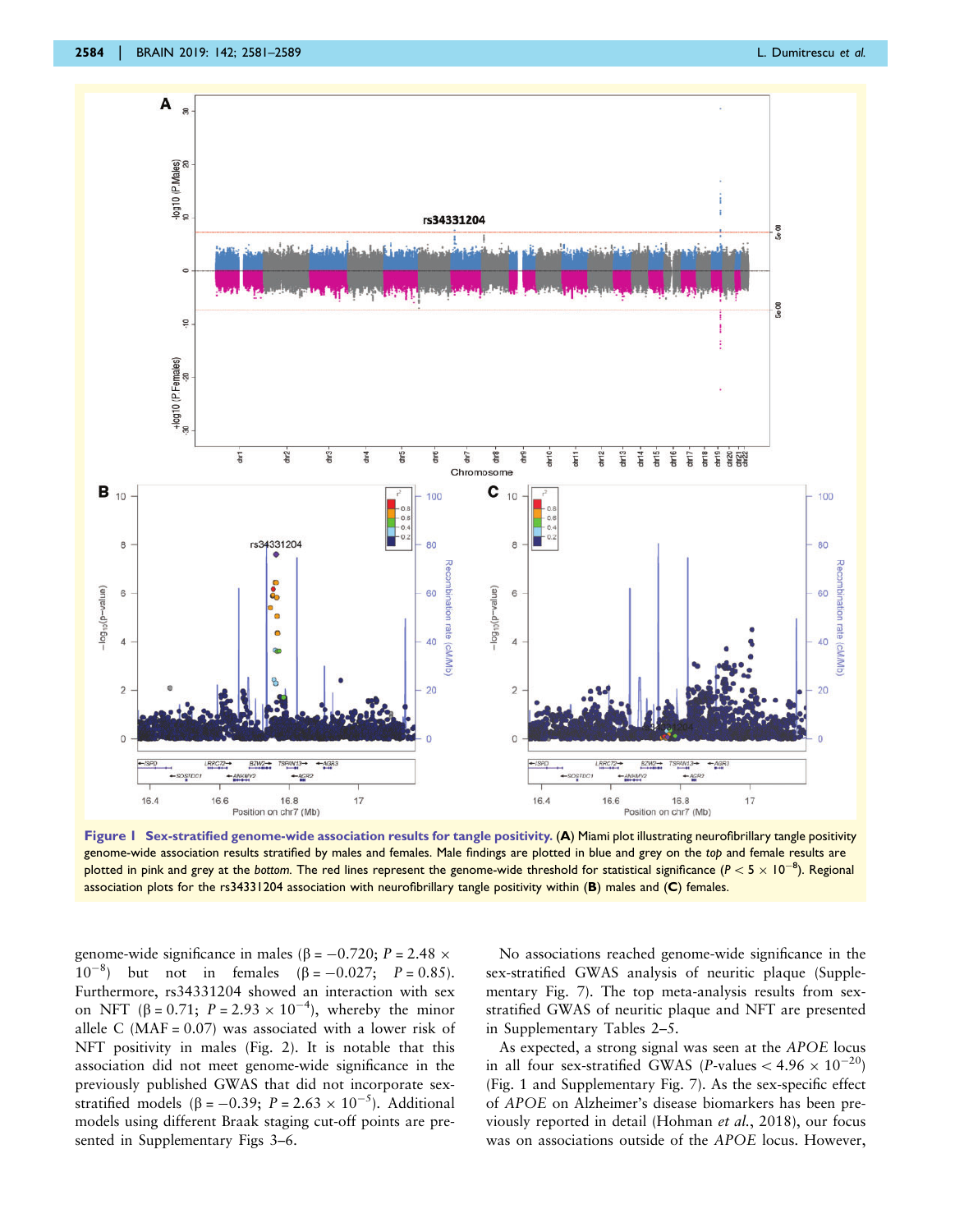<span id="page-4-0"></span>

Figure 2 Male-specific SNP (rs34331204) associated with protection from neurofibrillary tangles also relates to hippocampal volume and executive function. Sex-specific association of rs34331204 with (A) NFT, (B) hippocampal volume, and (C) executive function. Within each panel, males are presented on the left and females on the right. Outcomes are presented on the y-axes. Bar colours represent rs34331204 genotype. Homozygous carriers of the A allele are presented in dark green on the left, heterozygotes in light green in the middle, and homozygous carriers of the C allele in the lightest green on the right. A neuroprotective effect of the rs34331204 C allele is observed among males, but not females.

as it is possible that some significant signal(s) in the APOE locus could be independent of APOE haplotype, we covaried for both APOE  $\varepsilon$ 4 and  $\varepsilon$ 2 allele carrier status. All signals in the APOE locus were strongly attenuated after co-varying for *APOE* haplotype (*P*-values  $> 1.46 \times 10^{-3}$ ) (Supplementary Figs 8 and 9).

Another candidate locus we evaluated was MAPT, which encodes the tau protein. Of the six MAPT locus haplotype tagging SNPs tested, rs242557 was nominally associated with NFT positivity in males  $(P = 0.0043)$  but not in females ( $P = 0.30$ ; sex-interaction  $P = 0.015$ ) (Supplementary Table 6).

The putative sex-specific GWAS locus (rs34331204) was then assessed for associations with cognition, amyloidosis, neurodegeneration, and age-at-onset using publicly available data sources. Results are presented in [Table 1.](#page-5-0) SNP rs34331204 showed a comparable male-specific association with executive function performance and hippocampal volume (Fig. 2), with mixed evidence of a sex difference in the age-at-onset analysis. No sex-specific associations with CSF tau or p-tau were observed.

Lastly, we used eQTL mapping in Braineac to identify candidate genes within the rs34331204 locus and analysed expression of these genes in brain tissue. Significant eQTL associations (FDR-corrected aveALL P-value  $< 0.05$  in Braineac) were seen for eight genes (BZW2, TSPAN13, AGR3, ANKMY2, LRRC72, AGR2, ISPD, and AHR; Supplementary Table 7). Two of these genes were not highly expressed in ROS/MAP PFC (AGR3 and LRRC72), so we assessed six genes for sex-specific associations with tau load ([Table 2\)](#page-5-0). Surprisingly, BZW2 and ANKMY2 showed evidence of female-specific associations with tau load (P-values  $< 0.002$ ), but no male-specific associations or sex-interactions were observed.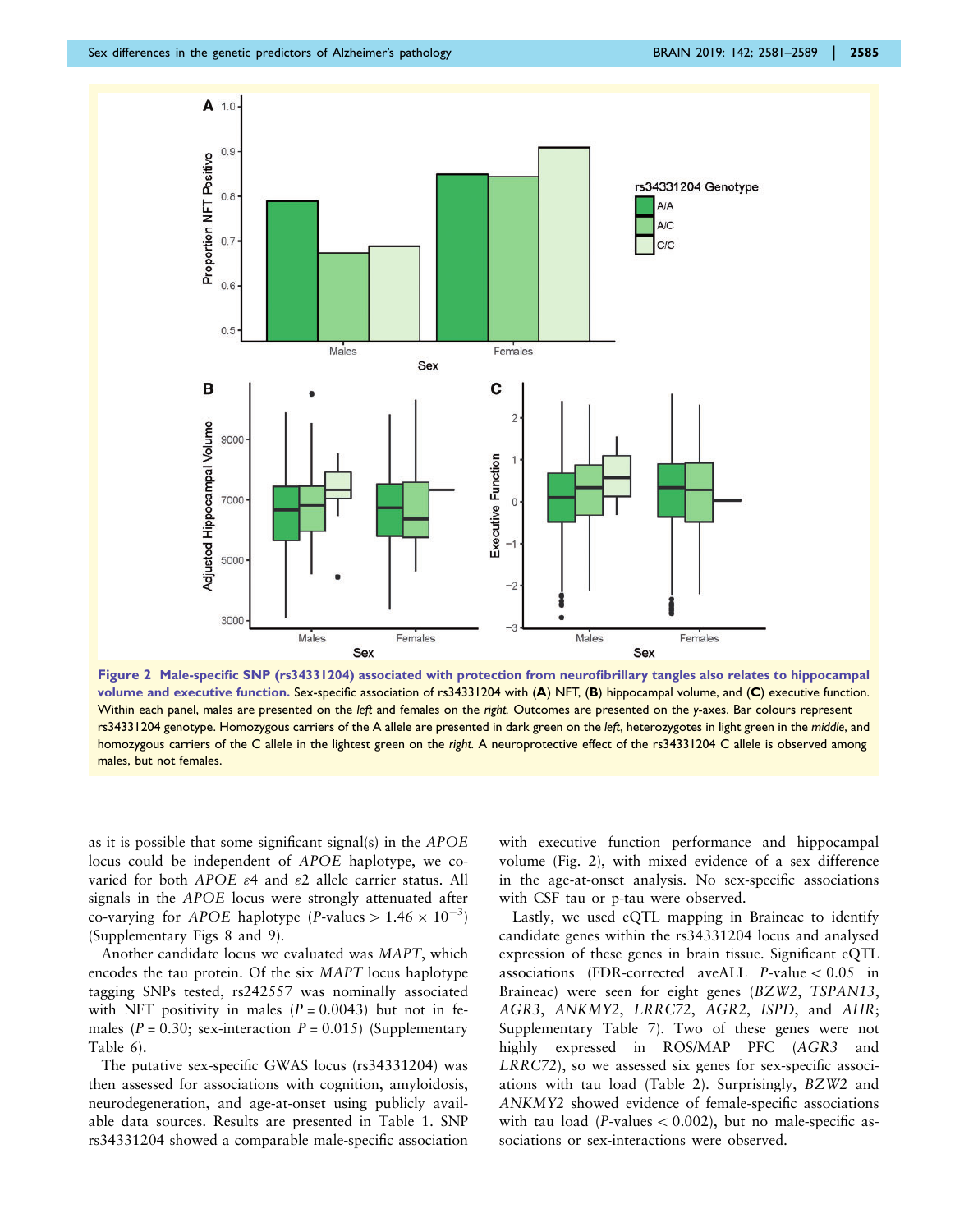<span id="page-5-0"></span>

|  |  | Table I  Associations between rs34331204 and relevant Alzheimer's disease endophenotypes |  |  |  |  |  |  |  |  |  |  |  |  |
|--|--|------------------------------------------------------------------------------------------|--|--|--|--|--|--|--|--|--|--|--|--|
|--|--|------------------------------------------------------------------------------------------|--|--|--|--|--|--|--|--|--|--|--|--|

| <b>Outcome</b>            | $\mathbf n$ | <b>Males</b> |       | <b>Females</b> |      | Sex interaction |       |
|---------------------------|-------------|--------------|-------|----------------|------|-----------------|-------|
|                           |             | <b>Beta</b>  | P     | <b>Beta</b>    | P    | <b>Beta</b>     | Ρ     |
| CSF tau                   | 2926        | 0.006        | 0.69  | $-0.009$       | 0.58 | $-0.013$        | 0.55  |
| CSF p-tau                 | 2759        | $-0.002$     | 0.89  | $-0.011$       | 0.47 | $-0.010$        | 0.63  |
| Episodic memory           | 82          | 0.104        | 0.14  | 0.038          | 0.73 | $-0.063$        | 0.62  |
| <b>Executive function</b> | 182         | 0.266        | 0.001 | $-0.016$       | 0.88 | $-0.283$        | 0.039 |
| <b>Hippocampal volume</b> | 1086        | 252.17       | 0.014 | $-33.18$       | 0.80 | $-284.70$       | 0.09  |
| Age of onset in ADGC      | 17603       | $-0.091$     | 0.052 | 0.043          | 0.27 | 0.136           | 0.022 |
| Age of onset in CERAD     | 3552        | 0.076        | 0.47  | 0.077          | 0.35 | 0.015           | 0.91  |

Bold signifies  $P < 0.05$ .

Table 2 Associations between tau load and rs34331204 cis gene expression in brain tissue

| Gene                | <b>Males</b> |      | <b>Females</b> |                                     | <b>Sex interaction</b> |      |  |
|---------------------|--------------|------|----------------|-------------------------------------|------------------------|------|--|
|                     | <b>Beta</b>  | P    | <b>Beta</b>    | P                                   | <b>Beta</b>            | P    |  |
| AGR <sub>2</sub>    | $-2.069$     | 0.59 | $-0.824$       | 0.60                                | 1.263                  | 0.76 |  |
| AHR                 | $-0.233$     | 0.42 | 0.189          | 0.29                                | 0.420                  | 0.21 |  |
| ANKMY <sub>2</sub>  | $-0.037$     |      |                | $0.22 -0.078$ $9.93 \times 10^{-4}$ | $-0.041$               | 0.28 |  |
| BZW <sub>2</sub>    | $-0.027$     | 0.48 |                | $-0.093$ $2.02 \times 10^{-3}$      | $-0.064$               | 0.18 |  |
| <b>ISPD</b>         | $-0.395$     | 0.18 | $-0.537$       | 0.018                               | $-0.145$               | 0.70 |  |
| TSPAN <sub>13</sub> | $-0.001$     | 0.94 | $-0.010$       | 0.049                               | $-0.010$               | 0.30 |  |

Gene expression data were collected from prefrontal cortex tissue of participants from the Religious Orders Study/Memory and Aging Project (males:  $n = 213$ , females:  $n = 380$ ).

# **Discussion**

The present study evaluated sex-specific genetic associations with Alzheimer's disease neuropathology measured at autopsy. Results implicate one novel genetic locus, rs34331204 on chromosome 7 proximal to BZW2, that is associated with neurofibrillary tangles only among males. Additional evidence of a male-specific neuroprotective effect was observed in follow-up analyses in which the minor allele of rs34331204 was also associated with larger hippocampal volume, better executive function, and a later age-at-onset among males. It is important to note that the association between rs34331204 and NFT fell below the threshold of genome-wide significance when males and females were combined, and sex was simply included as a covariate in a post hoc analysis, highlighting the utility of sex-stratified analyses in uncovering novel potential disease loci.

There are a number of potential candidate genes within the associated locus, and rs34331204 was a strong eQTL for eight of them, complicating the picture. Among the implicated genes, ANKMY2 and BZW2 showed some weak evidence of association with tangle burden. It should be noted that the gene expression effects of these two genes were observed among females rather than males, counter to the male-specific SNP effects. The female-specific

gene expression association may suggest that there is a male-specific eQTL effect (which we could not test from available data as Braineac does not offer results stratified by sex), or that these two genes are not the functional genes driving the male-specific association. However, given the  $sex \times gene$  expression interaction was not significant, and there are more females than males in the ROS/MAP expression sample, it is probably safest to assume the gene expression effect is not sex-specific while the SNP effect is male-specific.

Both implicated genes, ANKMY2 and BZW2, are interesting candidates. BZW2 is a basic leucine zipper protein with a known role in cell proliferation through the Akt/ mTOR pathway, particularly in cancer [\(Cheng](#page-7-0) et al., [2017\)](#page-7-0). Associations between dual leucine zipper proteins and neurodegenerative disease have been reported in the literature recently [\(Le Pichon](#page-7-0) et al., 2017). While no functional association between BZW2 and neurodegeneration has been reported to date, it is notable that a SNP within BZW2 (rs58370486) previously showed an association with cognitive decline in Alzheimer's disease  $(P = 6 \times 10^{-11})$  [\(Sherva](#page-8-0) *et al.*, 2014). The protein product of ANKMY2 has been shown to interact with FKBP38 in the mouse brain, regulating the Sonic hedgehog signalling pathway (Saita et al.[, 2014\)](#page-8-0), but FKBP38 also acts as a BCL2 chaperone that has been implicated in an apoptotic pathway downstream of amyloidosis (Kudo et al.[, 2012](#page-7-0)). However, ANKMY2 has not been directly implicated in Alzheimer's disease previously. The present results suggest future functional and fine-mapping work in the rs34331204 region should focus on potential sex-specific effects.

In addition to the GWAS associations, we also observed weak evidence of a male-specific association between an SNP (rs242557) that partially tags the H1c sub-haplotype and tangle burden. This sub-haplotype has been associated with increased risk of Alzheimer's disease [\(Myers](#page-7-0) et al., [2005\)](#page-7-0) and increased expression of tau ([Myers](#page-7-0) et al., [2007\)](#page-7-0) in previous work, and our findings suggest a possible sex difference may contribute to this effect.

It is important to note that our results provide evidence of a sex-specific effect of rs34331204 on tangle load at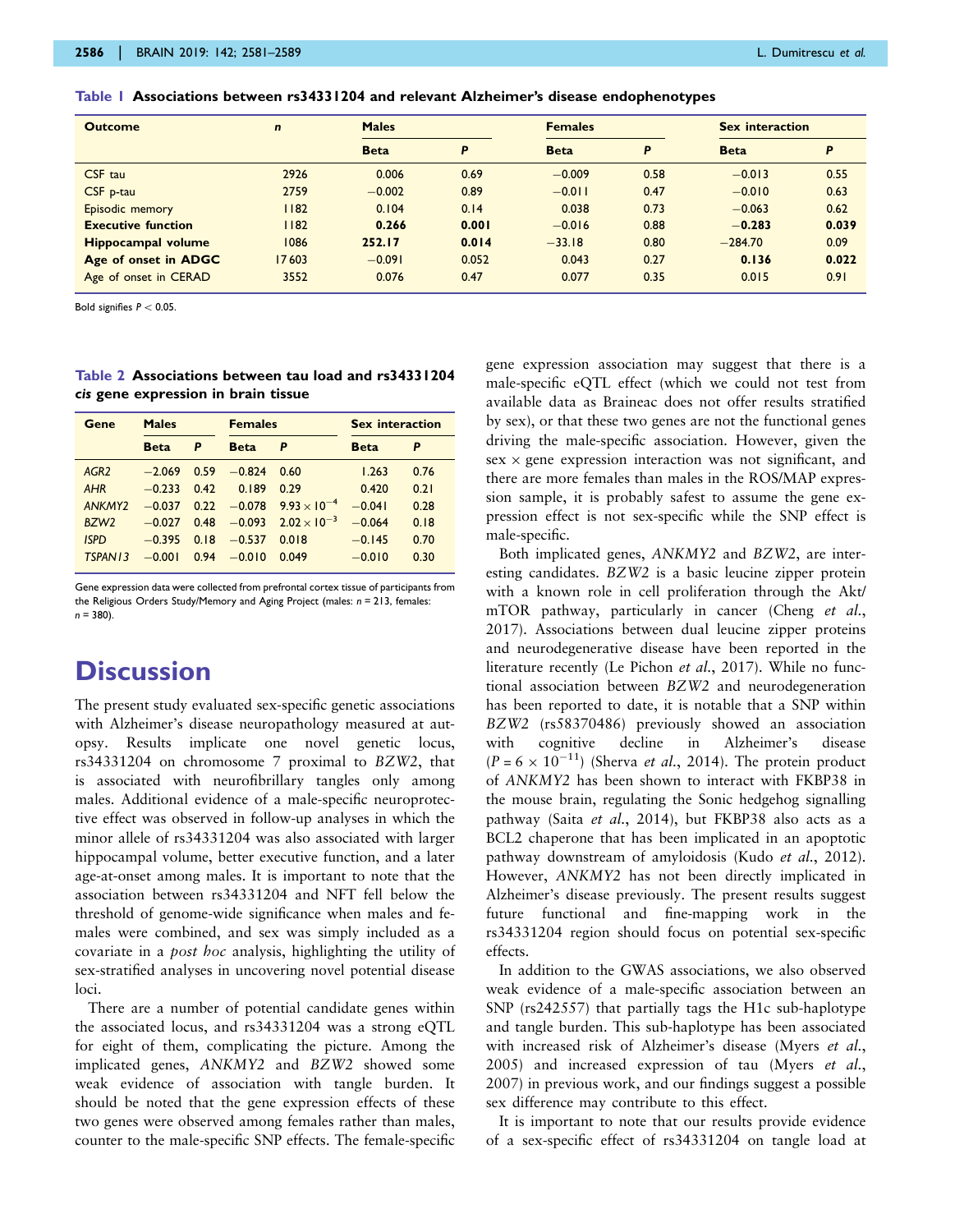autopsy, but not on CSF tau or CSF p-tau [\(Table 1](#page-5-0)). Furthermore, our results do not appear to overlap with those of a recent large sex-specific GWAS of CSF Alzheimer's disease biomarkers ([Deming](#page-7-0) et al., 2018). Deming and colleagues identified three female-specific associations with CSF biomarker levels, but none of these loci showed evidence of sex-specific associations with the relevant neuropathology in this study (Supplementary Table 8). Interestingly, in a previous study, we observed a similar lack of consistency across autopsy and CSF datasets for sex differences in the APOE association, whereby sex-specific effects of APOE  $\varepsilon$ 4 on CSF tau, but not on autopsy measures of neurofibrillary tangles, were seen ([Hohman](#page-7-0) et al.[, 2018](#page-7-0)). It is also notable that the loci identified in GWAS for CSF biomarkers and autopsy measures of neuropathology (across sexes) similarly did not show overlap with one another, highlighting that the discrepant results are characteristic of the endophenotypes rather than the sex-specific analytical pipelines. While the differing results between CSF tau and autopsy measures of tangles seem counterintuitive, there are multiple contributing factors. First, autopsy staging of tangles reflects a process that is distinct from CSF biomarkers of tau. Autopsy measures (and PET tau measures) are best characterized as 'stage' markers that signify how far the disease process has progressed, while CSF biomarkers are 'state' biomarkers that appear to measure the intensity of the disease process ([Blennow and Hampel, 2003; Mattsson](#page-7-0) et al., 2017). In addition to the different biological processes that are tagged by autopsy and CSF metrics, there are also notable cohort differences between the CSF datasets and autopsy datasets that could contribute to the discrepancy. The autopsy datasets included here were older on average and include a higher proportion of individuals with clinical Alzheimer's disease compared to the younger cohorts evaluated in the previous CSF studies. It is certainly possible that the genetic architecture of Alzheimer's disease neuropathology is different at older ages than at younger ages, and different during the preclinical stages of disease compared to end stage disease. Ultimately, larger CSF and autopsy datasets will be needed to disentangle the complex contributors to discrepant signals in CSF and autopsybased endophenotype analyses.

This study had multiple strengths including the large sample size gathered across multiple cohort studies, the comprehensive follow-up analyses in independent studies using complementary endophenotypes of amyloidosis, tau, neurodegeneration, and cognition, and the functional assessment of gene expression in prefrontal cortex tissue providing evidence of sex-specific associations at the gene level. However, there were also important limitations, including the noted age difference between males and females, the high percentage of Alzheimer's disease cases, and the high percentage of APOE  $\varepsilon$ 4 carriers within the leveraged datasets. These limitations leave open the strong possibility that additional sex-specific genetic loci for amyloid and tau pathology, particularly in the preclinical stages of disease, were probably undetected in our analyses. Further, the present analyses were restricted to individuals of European ancestry, leaving open the possibility that findings may not extend to other racial or ancestral backgrounds. Future work extending to datasets with more cognitively normal individuals and a more representative sample will be important to better understand sex-specific associations across the spectrum of normal ageing and dementia. Nevertheless, our results highlight a novel sex-specific candidate locus for Alzheimer's disease and demonstrate the utility of incorporating sex considerations into genetic models of disease.

# Funding

This research was supported in part by K01 AG049164, R21 AG05994, K12 HD043483, K24 AG046373, HHSN311201600276P, S10 OD023680, R01 AG034962, R01 HL111516, R01 NS100980, R01 AG056534, P30 AG10161, RF1 AG15819, R01 AG17917, R01 AG30146, R01 AG019085, R01 AG15819, R01 AG30146, R01 AG027161, R01 AG021155, R01 AG037639, U01 AG46152, U01 AG006781, U01 AG032984, U01 HG004610, U01 HG006375, U24 AG021886, U24 AG041689, R01 AG044546, P01 AG003991, RF1 AG053303, R01 AG035083, R01 NS085419, UL1 TR000445, KL2 TR000446, TL1 TR000447, S10 OD023680, and the Alzheimer's Association (NIRG-11–200110), further supported in part by the Intramural Research Program, NIA, NIH and the Vanderbilt Memory & Alzheimer's Center. Y.D. was supported by an NIMH training grant (T32MH014877). Support for P.D.J. was provided by R01 AG048015. H.Z. is a Wallenberg Academy Fellow and is further supported but the Swedish and European Research Councils and the UK Dementia Research Institute. KB holds the Torsten Söderberg professorship at the Royal Swedish Academy of Sciences.

The NACC database is funded by NIA/NIH Grant U01 AG016976. NACC data are contributed by the NIAfunded ADCs: P30 AG019610 (PI Eric Reiman, MD), P30 AG013846 (PI Neil Kowall, MD), P50 AG008702 (PI Scott Small, MD), P50 AG025688 (PI Allan Levey, MD, PhD), P30 AG010133 (PI Andrew Saykin, PsyD), P50 AG005146 (PI Marilyn Albert, PhD), P50 AG005134 (PI Bradley Hyman, MD, PhD), P50 AG016574 (PI Ronald Petersen, MD, PhD), P50 AG005138 (PI Mary Sano, PhD), P30 AG008051 (PI Steven Ferris, PhD), P30 AG013854 (PI M. Marsel Mesulam, MD), P30 AG008017 (PI Jeffrey Kaye, MD), P30 AG010161 (PI David Bennett, MD), P30 AG010129 (PI Charles DeCarli, MD), P50 AG016573 (PI Frank LaFerla, PhD), P50 AG016570 (PI David Teplow, PhD), P50 AG005131 (PI Douglas Galasko, MD), P50 AG023501 (PI Bruce Miller, MD), P30 AG035982 (PI Russell Swerdlow, MD), P30 AG028383 (PI Linda Van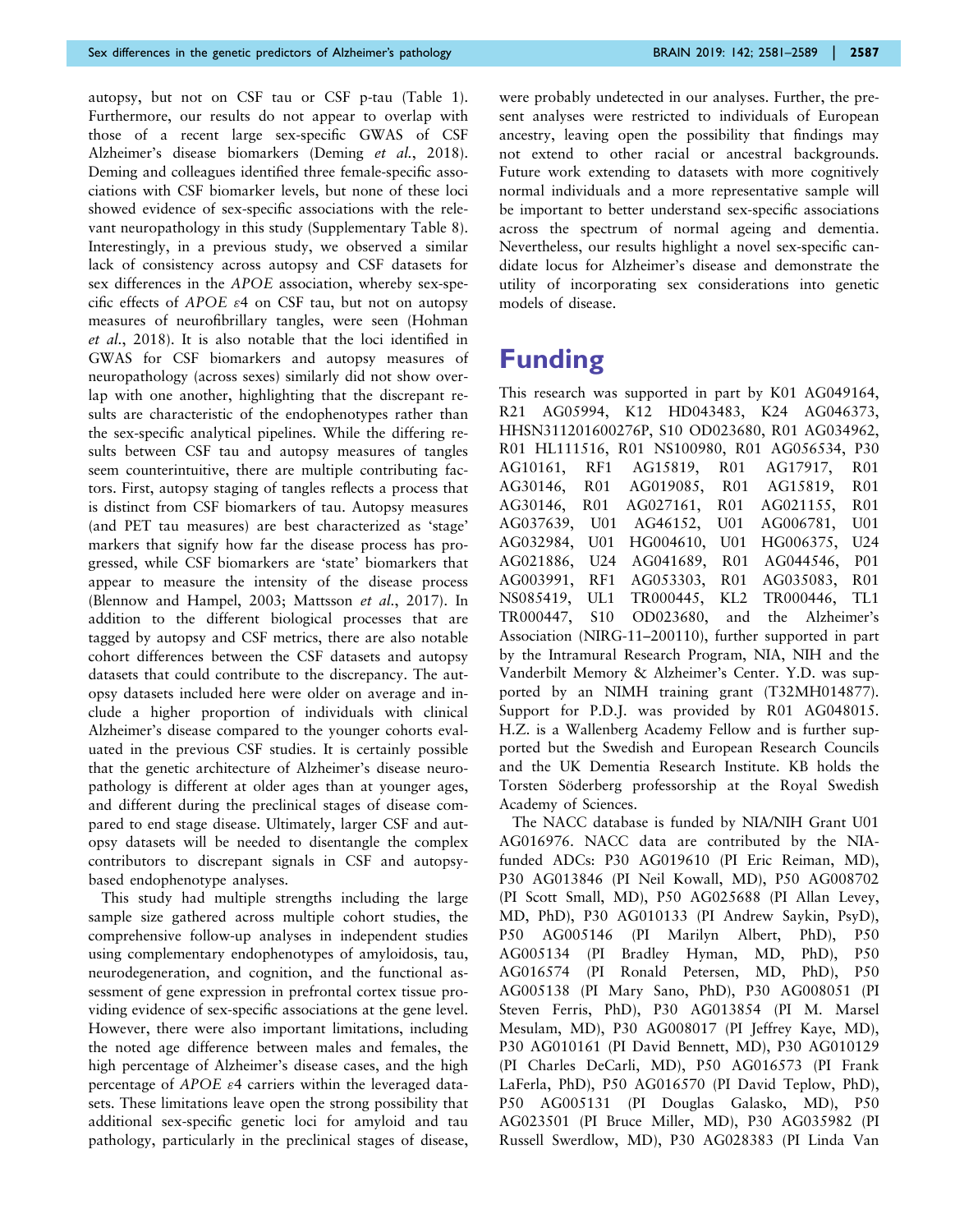<span id="page-7-0"></span>Eldik, PhD), P30 AG010124 (PI John Trojanowski, MD, PhD), P50 AG005133 (PI Oscar Lopez, MD), P50 AG005142 (PI Helena Chui, MD), P30 AG012300 (PI Roger Rosenberg, MD), P50 AG005136 (PI Thomas Grabowski, MD, PhD), P50 AG033514 (PI Sanjay Asthana, MD, FRCP), and P50 AG005681 (PI John Morris, MD).

The funders had no role in study design, data collection and analysis, decision to publish, or preparation of the manuscript.

# Competing interests

E.B.L. reports royalties from UpToDate. J.A.S. reports personal fees from Avid Radiopharmaceuticals, personal fees from Navidea Biopharmaceuticals, outside the submitted work. H.Z. has served at advisory boards of Eli Lilly, Roche Diagnostics and Pharmasum Therapeutics and is one of the founders of Brain Biomarker Solutions in Gothenburg AB, a GU Ventures-based platform company at the University of Gothenburg. K.B. has served at advisory boards of Alzheon, BioArctic, Eli Lilly, IBL International, Fujirebio, Merck, and Roche Diagnostics and is one of the founders of Brain Biomarker Solutions in Gothenburg AB, a GU Ventures-based platform company at the University of Gothenburg.

# Supplementary material

Supplementary material is available at *Brain* online.

# References

- Altmann A, Tian L, Henderson VW, Greicius MD. Sex modifies the APOE-related risk of developing Alzheimer disease. Ann Neurol 2014; 75: 563–73.
- Apostolova LG, Dinov ID, Dutton RA, Hayashi KM, Toga AW, Cummings JL, et al. 3D comparison of hippocampal atrophy in amnestic mild cognitive impairment and Alzheimer's disease. Brain 2006; 129: 2867–73.
- Barnes LL, Wilson RS, Bienias JL, Schneider JA, Evans DA, Bennett DA. Sex differences in the clinical manifestations of Alzheimer disease pathology. Arch Gen Psychiatry 2005; 62: 685–91.
- Beecham GW, Hamilton K, Naj AC, Martin ER, Huentelman M, Myers AJ, et al. Genome-wide association meta-analysis of neuropathologic features of Alzheimer's disease and related dementias. PLoS Genet 2014; 10: e1004606.
- Blennow K, Hampel H. CSF markers for incipient Alzheimer's disease. Lancet Neurol 2003; 2: 605–13.
- Buckley RF, Mormino EC, Amariglio RE, Properzi MJ, Rabin JS, Lim YY, et al. Sex, amyloid, and APOE  $\varepsilon$ 4 and risk of cognitive decline in preclinical Alzheimer's disease: findings from three well-characterized cohorts. Alzheimers Dement 2018; 14: 1193–203.
- Cheng DD, Li SJ, Zhu B, Yuan T, Yang QC, Fan CY. Downregulation of BZW2 inhibits osteosarcoma cell growth by inactivating the Akt/ mTOR signaling pathway. Oncol Rep 2017; 38: 2116–22.
- Deming Y, Dumitrescu L, Barnes LL, Thambisetty M, Kunkle B, Gifford KA, et al. Sex-specific genetic predictors of Alzheimer's disease biomarkers. Acta Neuropathol 2018; 136: 857–72.
- Höglinger GU, Melhem NM, Dickson DW, Sleiman PMA, Wang L-S, Klei L, et al. Identification of common variants influencing risk of the tauopathy progressive supranuclear palsy. Nat Genet 2011; 43: 699.
- Hohman TJ, Dumitrescu L, Barnes LL, Thambisetty M, Beecham GW, Kunkle B, et al. Sex-specific effects of Apolipoprotein E with cerebrospinal fluid levels of tau. JAMA Neurol 2018; 75: 989–98.
- Hua X, Hibar DP, Lee S, Toga AW, Jack CR, Weiner MW, et al. Sex and age differences in atrophic rates: an ADNI study with n = 1368 MRI scans. Neurobiol Aging 2010; 31: 1463–80.
- Huang K-L, Marcora E, Pimenova A, Di Narzo A, Kapoor M, Jin SC, et al. A common haplotype lowers PU.1 expression in myeloid cells and delays onset of Alzheime's disease. Nat Neurosci 2017; 20: 1052.
- Hyman BT, Phelps CH, Beach TG, Bigio EH, Cairns NJ, Carrillo MC, et al. National Institute on Aging–Alzheimer's Association guidelines for the neuropathologic assessment of Alzheimer's disease. Alzheimers Dement 2012; 8: 1–13.
- Koran MI, Wagener MA, Hohman TJ. Sex differences in the association between AD biomarkers and cognitive decline. Brain Imaging Behav 2017; 11: 205–13.
- Kudo W, Lee HP, Smith MA, Zhu X, Matsuyama S, Lee Hg. Inhibition of Bax protects neuronal cells from oligomeric  $\mathbf{A}\mathbf{\beta}$  neurotoxicity. Cell Death Dis 2012; 3: e309.
- Le Pichon CE, Meilandt WJ, Dominguez S, Solanoy H, Lin H, Ngu H, et al. Loss of dual leucine zipper kinase signaling is protective in animal models of neurodegenerative disease. Sci Transl Med 2017; 9: eaag0394.
- Mägi R, Morris AP. GWAMA: software for genome-wide association meta-analysis. BMC Bioinform 2010; 11: 288.
- Mattsson N, Schöll M, Strandberg O, Smith R, Palmqvist S, Insel PS, et al. 18F-AV-1451 and CSF T-tau and P-tau as biomarkers in Alzheimer's disease. EMBO Mol Med 2017; 9: 1212–23.
- Mazure CM, Swendsen J. Sex differences in Alzheimer's disease and other dementias. Lancet Neurol 2016; 15: 451–2.
- McKhann G, Drachman D, Folstein M, Katzman R, Price D, Stadlan EM. Clinical diagnosis of Alzheimer's disease Report of the NINCDS-ADRDA Work Group\* under the auspices of Department of Health and Human Services Task Force on Alzheimer's Disease. Neurology 1984; 34: 939.
- McKhann GM, Knopman DS, Chertkow H, Hyman BT, Jack CR Jr, Kawas CH, et al. The diagnosis of dementia due to Alzheime's disease: recommendations from the National Institute on Aging-Alzheimer's Association workgroups on diagnostic guidelines for Alzheimer's disease. Alzheimer Dement 2011; 7: 263–9.
- Mielke MM, Vemuri P, Rocca WA. Clinical epidemiology of Alzheimer's disease: assessing sex and gender differences. Clin Epidemiol 2014; 6: 37–48.
- Myers AJ, Kaleem M, Marlowe L, Pittman AM, Lees AJ, Fung HC, et al. The H1c haplotype at the MAPT locus is associated with Alzheimer's disease. Hum Mol Genet 2005; 14: 2399–404.
- Myers AJ, Pittman AM, Zhao AS, Rohrer K, Kaleem M, Marlowe L, et al. The MAPT H1c risk haplotype is associated with increased expression of tau and especially of 4 repeat containing transcripts. Neurobiol Dis 2007; 25: 561–70.
- Neu SC, Pa J, Kukull W, Beekly D, Kuzma A, Gangadharan P, et al. Apolipoprotein E genotype and sex risk factors for Alzheimer disease: a meta-analysis. JAMA Neurol 2017; 74: 1178–89.
- Pittman AM, Myers AJ, Abou-Sleiman P, Fung HC, Kaleem M, Marlowe L, et al. Linkage disequilibrium fine mapping and haplotype association analysis of the tau gene in progressive supranuclear palsy and corticobasal degeneration. J Med Genet 2005; 42: 837–46.